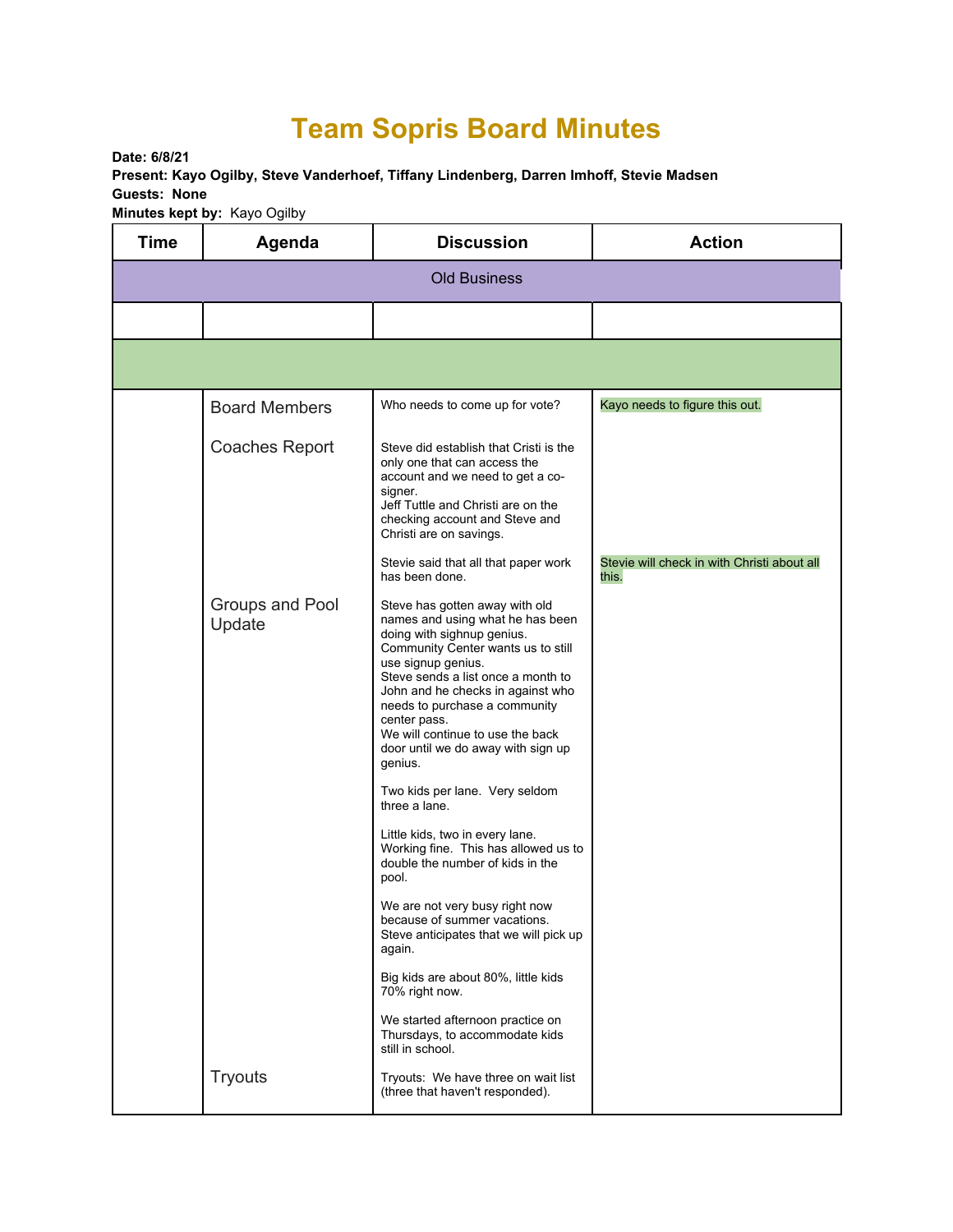|                                        | Everyone else has responded, but<br>some moved on to other things.<br>7 chose not to tryout and may come<br>back this fall.<br>Two are currently in water.<br>New tryout tomorrow.<br>11 that have tried out and signed up<br>and are in pool.<br>5 that were on hold and have come<br>back.<br>That puts us somewhere near 65<br>members not including masters right<br>now. |                                                                          |
|----------------------------------------|-------------------------------------------------------------------------------------------------------------------------------------------------------------------------------------------------------------------------------------------------------------------------------------------------------------------------------------------------------------------------------|--------------------------------------------------------------------------|
|                                        | Coach Kelly does a great job with<br>the really young kids. Steve said<br>that he does not love working with<br>the newbies and he appreciates that<br>Kelly and the girls can do this.                                                                                                                                                                                       |                                                                          |
| Aspen Meet Update                      | 29 going. Steve on saturday and<br>bob on sunday.<br>20 little kids. Some first timers.<br>Amelie and Ellie help on Saturday.                                                                                                                                                                                                                                                 | Kayo will ping the group of parents<br>interested in becoming officials. |
| <b>Grand Junction</b><br>Meet          | June 24-27. GJ full. College offered<br>to open up dorms.<br>This is same weekend as boys<br>states.<br>Steve will need some help.<br>Logistics proposal: Bob saturday,<br>Steve Sunday.<br>Prelims and Finals meet.<br>Steve went through list of people<br>signed up.                                                                                                       |                                                                          |
| <b>Western Slopes</b><br>Championships | July 10 and 11                                                                                                                                                                                                                                                                                                                                                                |                                                                          |
| Avon Open Water                        |                                                                                                                                                                                                                                                                                                                                                                               |                                                                          |
| <b>Mountain Swim</b><br><b>Series</b>  | Carter Lake Crossing July 17                                                                                                                                                                                                                                                                                                                                                  | Kayo will put info together.                                             |
| Fun Home Meet?                         | End of July for little kids?                                                                                                                                                                                                                                                                                                                                                  |                                                                          |
| Grants<br>CoVid                        | Stacey Garvell will write the grants.<br>We missed the window for this city<br>grant. Figuring out when this gets<br>advertised is tough. Steve will ask if<br>she is up for monitoring when these<br>deadlines come up.                                                                                                                                                      |                                                                          |
| <b>Senior Photo Books</b>              | What do we want to enforce this<br>summer? City recommends that if<br>you haven't been vaccinated that<br>you should wear a mask.<br>Mask Plan: Unter 12 mask up (and<br>Bob mask up when coaching<br>them).12 and up no mask mandate.                                                                                                                                        |                                                                          |
|                                        | Books came out small. Steve going<br>to give that but also ordering bigger                                                                                                                                                                                                                                                                                                    |                                                                          |